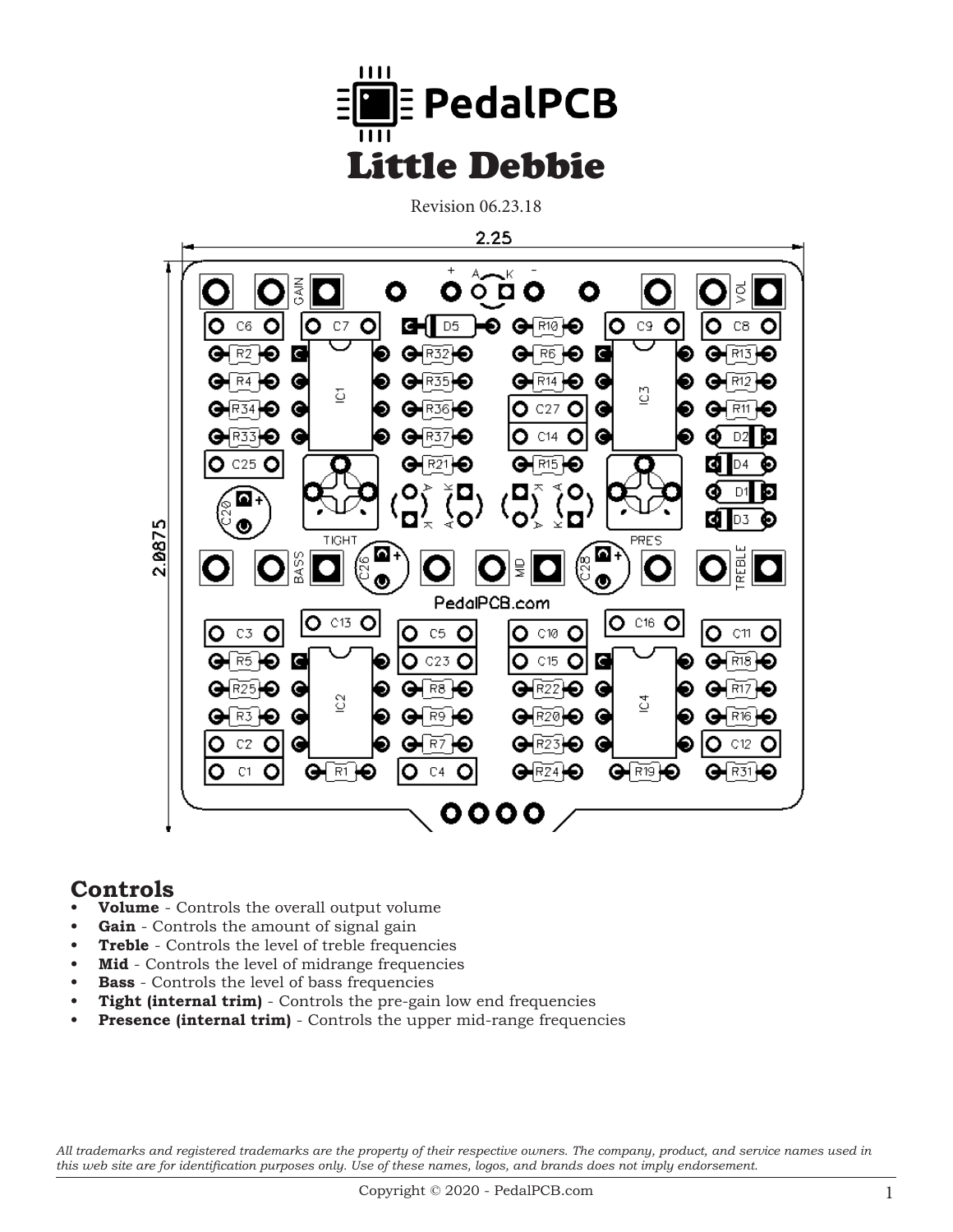

**RESISTORS (1/8W)**

R1 1M<br>R2 330 R2 330K<br>R3 10K 10K

R4 22K R5 39K<br>R6 47K 47K

R7 10K R8 22K

## Little Debbie

## Parts List

CAPACITORS<br>C1 22n C1 22n<br>C2 47p C2 47p<br>C3 10n C3 10n<br>C4 1n C4 1n<br>C5 100 C5 100n<br>C6 47p 47p

C7 47n C8 470p<br>C9 220p C9 220p<br>C10 10n C10 10n<br>C11 4n7  $4n7$ 

C12 22n C13 220n C14 10n C15 2n2 C16 220n C20 100u C23 100n<br>C25 100n C25 100n<br>C26 22u C<sub>26</sub> 22u<br>C<sub>27</sub> 100r C27 100n<br>C28 22u 22u

|                       | <b>INTEGRATED CIRCUITS</b> |
|-----------------------|----------------------------|
| IC1                   | <b>TL072</b>               |
| IC2                   | <b>TL072</b>               |
| IC3                   | TL072                      |
| IC4                   | TL072                      |
|                       |                            |
| <b>DIODES</b>         |                            |
| D1 -                  | 1N4148                     |
| D2                    | 1N4148                     |
| D3 -                  | 1N4148                     |
| D4                    | 1N4148                     |
| D5                    | 1N5817                     |
|                       |                            |
| L1                    | 3mm Red LED                |
| L2                    | 3mm Red LED                |
| L3 -                  | 3mm Red LED                |
| L4                    | 3mm Red LED                |
|                       |                            |
| <b>POTENTIOMETERS</b> |                            |
| VOL                   | A50K                       |
| GAIN                  | A1M                        |
| TREBLE                | <b>B100K</b>               |
| MID                   | C100K                      |
| <b>BASS</b>           | C100K                      |

## **TRIM POTS**

PRES 10K (3362P Trim) TIGHT 100K (3362P Trim)

R9 22K R10 22K R11 22K R12 220K R13 27K R14 10K R15 6K8 R16 33K R17 33K R<sub>18</sub> 2K<sub>2</sub><br>R<sub>19</sub> 470 R19 470K<br>R20 2K2 R<sub>20</sub> 2K<sub>2</sub><br>R<sub>21</sub> 22K R21 22K<br>R22 2K2 R22 2K2<br>R23 1001 R23 100K<br>R24 3K3 R24 3K3<br>R25 4K7 R25 4K7<br>R31 10K 10K R32 20K R33 22K<br>R34 2K2 R34 2K2<br>R35 20K  $20K$ <br> $22K$ R36<br>R37

2K2

*Common offboard components (enclosure, footswitch, jacks, etc) are not listed*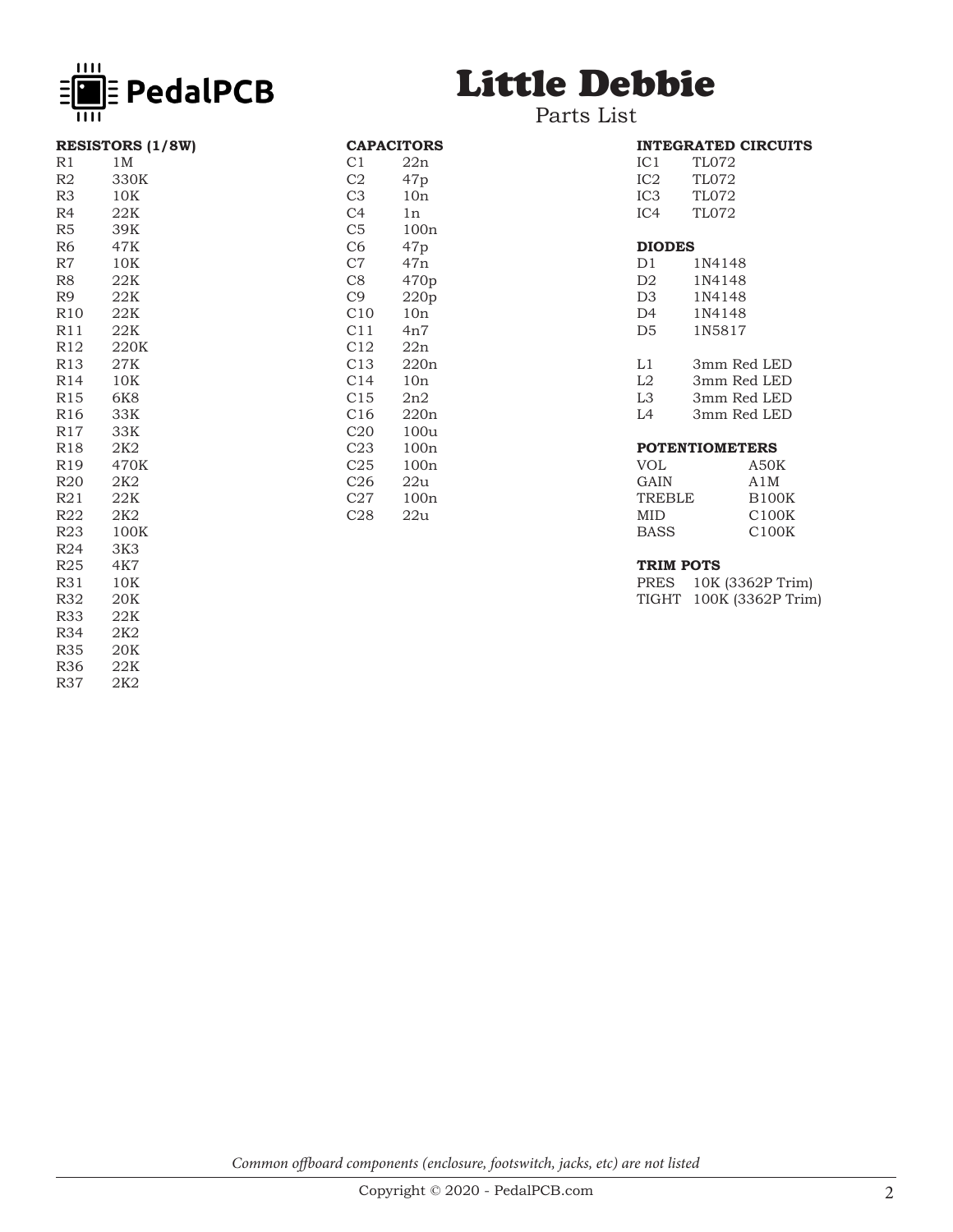Eutie Debbie Little Debbie

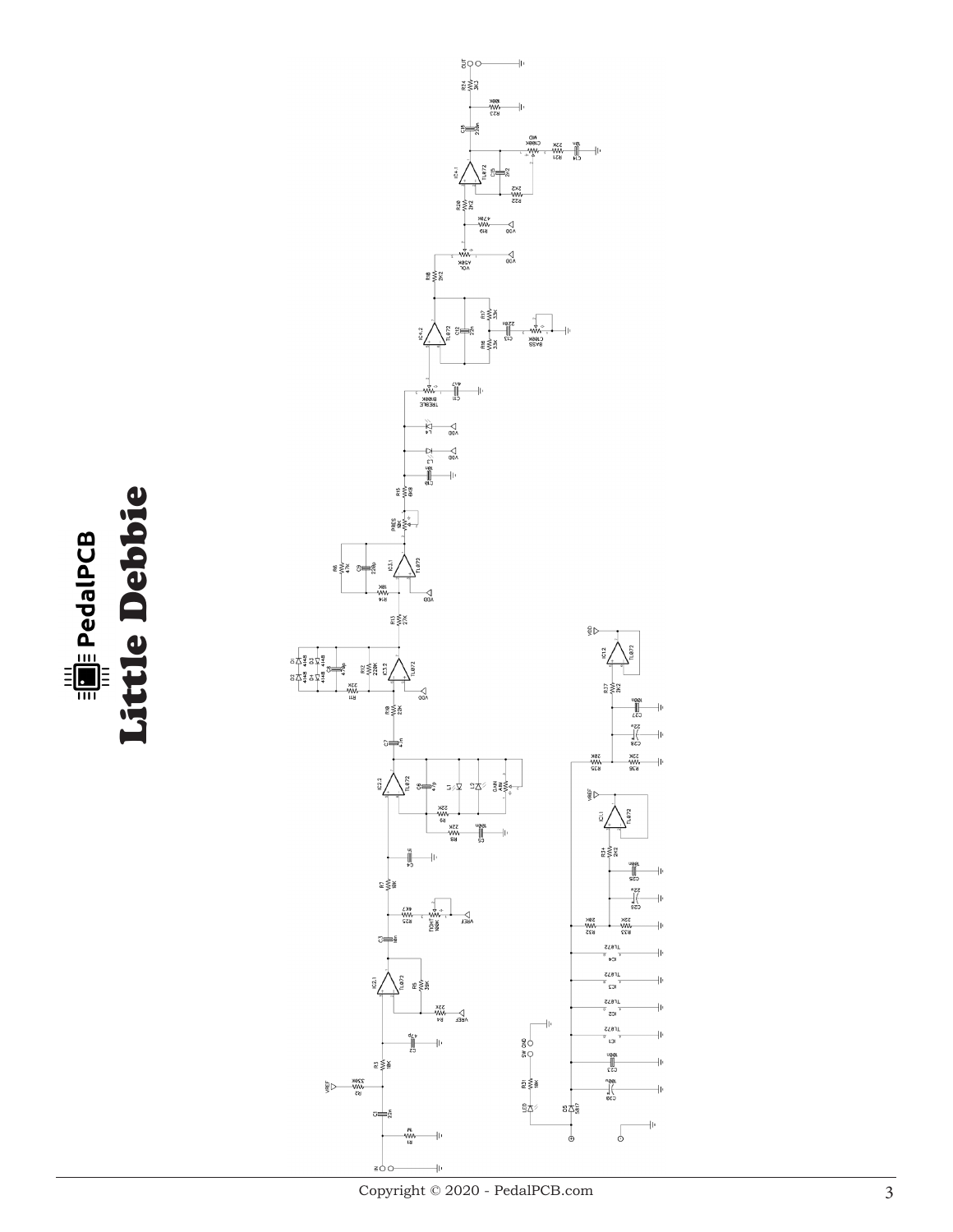



Wiring Diagram